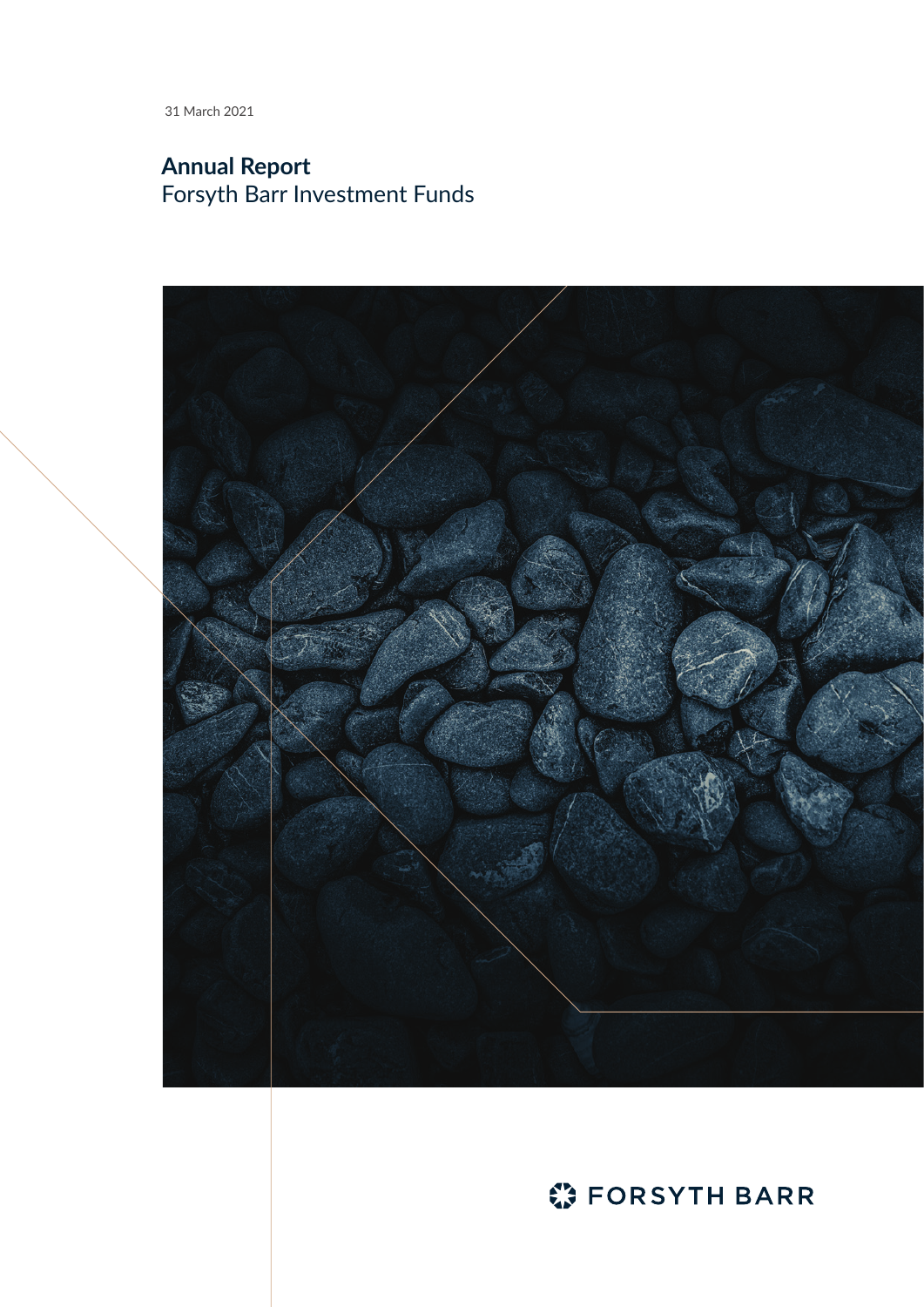## Details of Scheme

The Forsyth Barr Investment Funds are a managed investment scheme (the "Scheme"). This annual report for the Scheme covers the period 1 April 2020 to 31 March 2021 and was prepared as at 30 July 2021. With the Forsyth Barr Investment Funds, investors can choose to invest in any combination of the following eight funds:

Forsyth Barr New Zealand Equities Fund

Forsyth Barr Australian Equities Fund

Forsyth Barr Listed Property Fund

Forsyth Barr Global Equities Fund

Forsyth Barr New Zealand Fixed Interest Fund (formerly Forsyth Barr Premium Yield Fund)

Forsyth Barr Income Fund\*

Forsyth Barr Balanced Fund\*

Forsyth Barr Growth Fund\*

On 11 December 2020, the NZ Fixed Interest Fund was closed to new applications and disestablished on 26 January 2021, when the Forsyth Barr NZ Fixed Interest Fund was merged with the Forsyth Barr New Zealand Fixed Interest Fund.

## **Manager**

The Scheme's Manager is Forsyth Barr Investment Management Limited ("we" or "us"). We are a subsidiary of Forsyth Barr Group Limited. Forsyth Barr is a New Zealand owned firm operating since 1936 that assists personal, institutional and corporate clients.

## **Supervisor**

The Scheme's supervisor is Trustees Executors Limited.

## **Product disclosure statement**

As at the date of this report, the latest product disclosure statement for the Scheme is dated 11 December 2020 and is open for applications. You can find a copy of the product disclosure statement at www.forsythbarr.co.nz/investmentfunds-pds.

## **Fund updates**

The fund quarterly updates for the quarter to 30 June 2021 for each of the funds in the Scheme are available at www.forsythbarr.co.nz/ investmentfunds.

## **Financial statements and auditor's report**

The financial statements and auditor's report for the year to 31 March 2021 for the Scheme have been lodged with the Registrar of Financial Service Providers and are available at www.forsythbarr.co.nz/investmentfunds.

<sup>\*</sup> The Forsyth Barr Income Fund, Forsyth Barr Balanced Fund and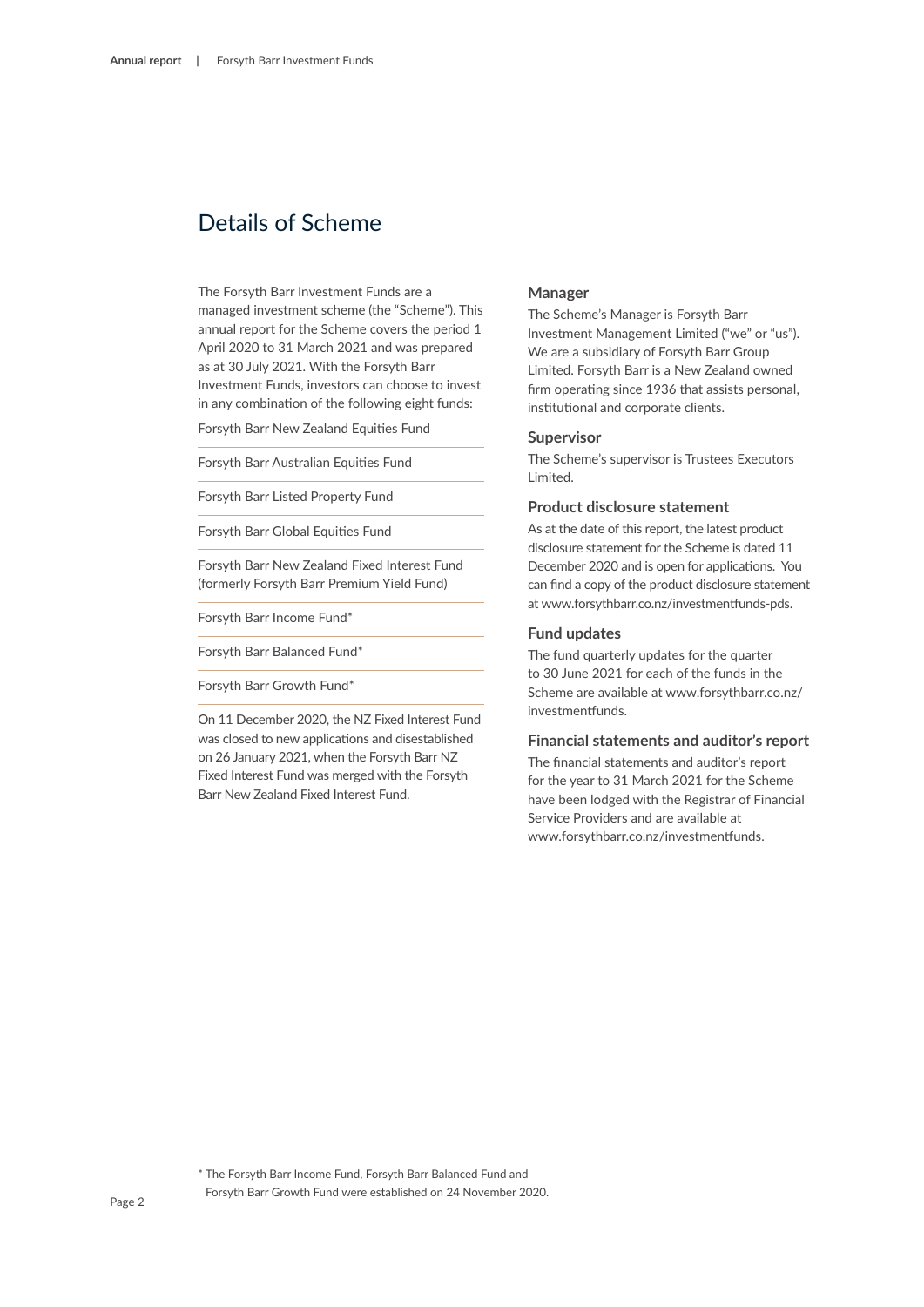# Information on units on issue and funds under management

## **Units on Issue**

| <b>Fund Name</b>                                                                      | Number of units on issue<br>at 31 March 2021 | Number of units on issue<br>at 31 March 2020 |
|---------------------------------------------------------------------------------------|----------------------------------------------|----------------------------------------------|
| Forsyth Barr New Zealand Equities Fund                                                | 20,000,779                                   | 15,746,483                                   |
| Forsyth Barr Australian Equities Fund                                                 | 43,516,733                                   | 28,718,377                                   |
| Forsyth Barr Listed Property Fund                                                     | 12,028,537                                   | 10,277,476                                   |
| Forsyth Barr Global Equities Fund                                                     | 65,610,792                                   | 43,872,036                                   |
| Forsyth Barr New Zealand Fixed Interest<br>(formerly Forsyth Barr Premium Yield Fund) | 129,182,361                                  | 88,078,828                                   |
| Forsyth Barr NZ Fixed Interest Fund*                                                  |                                              | 13,814,663                                   |
| Forsyth Barr Income Fund**                                                            | 1.800.274                                    |                                              |
| Forsyth Barr Balanced Fund**                                                          | 6.709.744                                    |                                              |
| Forsyth Barr Growth Fund**                                                            | 6,143,778                                    |                                              |

\* Forsyth Barr NZ Fixed Interest Fund was closed to new applications on 11 December 2020 and disestablished on 26 January 2021, when the Forsyth Barr NZ Fixed Interest Fund was merged with the Forsyth Barr New Zealand Fixed Interest Fund.

\*\* Funds were established on 24 November 2020.

## **Funds under Management**

| <b>Fund Name</b>                                                                           | at 31 March 2021 (\$) | Funds under management Funds under management<br>at 31 March 2020 (\$) |
|--------------------------------------------------------------------------------------------|-----------------------|------------------------------------------------------------------------|
| Forsyth Barr New Zealand Equities Fund                                                     | 79.517.454            | 48,472,183                                                             |
| Forsyth Barr Australian Equities Fund                                                      | 59,672,423            | 28,538,395                                                             |
| Forsyth Barr Listed Property Fund                                                          | 31,327,225            | 20,635,994                                                             |
| Forsyth Barr Global Equities Fund                                                          | 110,629,812           | 58,470,273                                                             |
| Forsyth Barr New Zealand Fixed Interest Fund<br>(formerly Forsyth Barr Premium Yield Fund) | 251.792.467           | 165,779,808                                                            |
| Forsyth Barr NZ Fixed Interest Fund*                                                       |                       | 25,401,941                                                             |
| Forsyth Barr Income Fund**                                                                 | 1,795,387             |                                                                        |
| Forsyth Barr Balanced Fund**                                                               | 6,759,515             |                                                                        |
| Forsyth Barr Growth Fund**                                                                 | 6,233,024             |                                                                        |

\* Forsyth Barr NZ Fixed Interest Fund was closed to new applications on 11 December 2020 and disestablished on 26 January 2021, when the Forsyth Barr NZ Fixed Interest Fund was merged with the Forsyth Barr New Zealand Fixed Interest Fund.

\*\* Funds were established on 24 November 2020.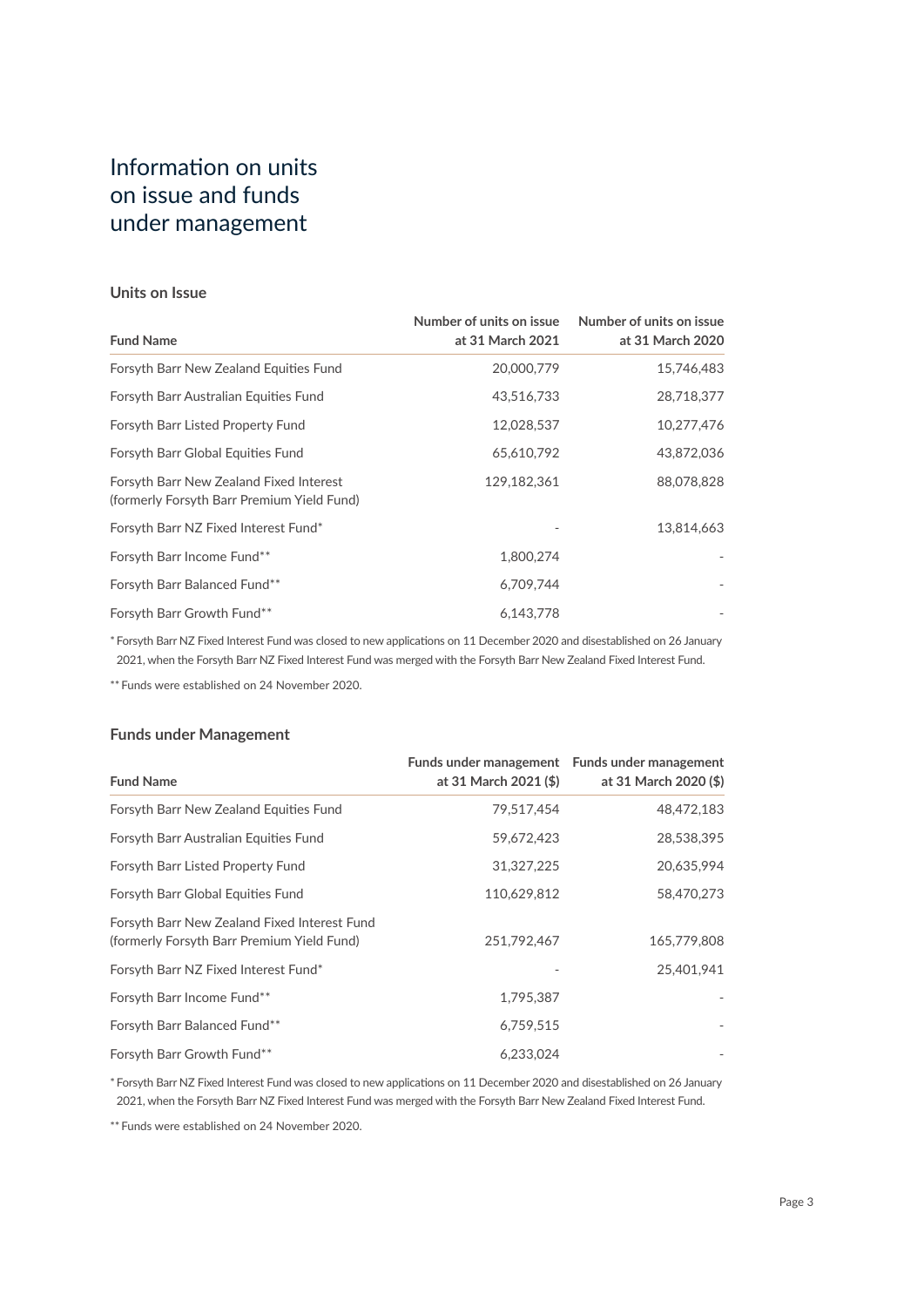# Changes relating to the Scheme

The following is a summary of material changes to the nature of the Scheme, the investment objectives and strategy, and the management of the Scheme over the year ended 31 March 2021.

#### **Governing documents**

On 24 November 2020 three new funds were added: Forsyth Barr Income Fund, Forsyth Barr Balanced Fund and Forsyth Barr Growth Fund. A change was made to the provisions concerning income distributions to include capital in any distribution amount and allow distributions to be paid either in cash, or in specie, or by way of bonus units.

On 11 December 2020 the Forsyth Barr Premium Yield Fund was renamed the Forsyth Barr New Zealand Fixed Interest Fund. A change was made to allow the funds to borrow for specific purposes.

#### **Terms of offer of the Scheme**

On 3 September 2020, the offer documents were updated to allow for buy/sell spreads for each Scheme fund where transaction costs are material and should be borne by transacting investors.

Following the establishment Deeds dated 24 November 2020, three new funds were added: Forsyth Barr Income Fund, Forsyth Barr Balanced Fund and Forsyth Barr Growth Fund.

The Forsyth Barr Investment Funds Product Disclosure Statement was updated on 11 December 2020 where the Forsyth Barr NZ Fixed Interest Fund was closed to new applications and the fund was disestablished on 26 January 2021, when the Forsyth Barr NZ Fixed Interest Fund was merged with the Forsyth Barr New Zealand Fixed Interest Fund.

On 11 December 2020 the Forsyth Barr Premium Yield Fund was renamed the Forsyth Barr New Zealand Fixed Interest Fund. **Statement of investment policy and objectives (SIPO)**

## **On 11 December 2020, we made the following alterations to the Forsyth Barr Investment Funds Statement of Investment Policy and Objectives:**

Addition of the three new funds – Forsyth Barr Income Fund, Forsyth Barr Balanced Fund and Forsyth Barr Growth Fund

Amendments to NZ Fixed Interest Fund on its closure to new applications

Renaming of the Forsyth Barr Premium Yield Fund as the Forsyth Barr New Zealand Fixed Interest Fund and amendments to the Fund's previous investment objective and other associated information.

Amendments to the asset allocation ranges and investment restrictions of the Forsyth Barr Australian Equities Fund and Forsyth Barr Global Equities Fund and amendments to the investment restrictions of the Forsyth Barr New Zealand Equities Fund and Forsyth Barr Listed Property Fund.

The addition that the scheme can borrow for specific purposes

## **Effective 19 March 2021, we made the following alterations to the Forsyth Barr Investment Funds Statement of Investment Policy and Objectives:**

Removal of the Forsyth Barr NZ Fixed Interest Fund after the fund was merged with the Forsyth Barr New Zealand Fixed Interest Fund.

Additional information was added on foreign currency hedging.

Changes to the target asset allocation ranges of the Forsyth Barr multi-asset class funds.

## **Related party transactions**

There have been no material changes to the nature or scale of related party transactions during the year. All related party transactions entered into during the year were on arm's length terms.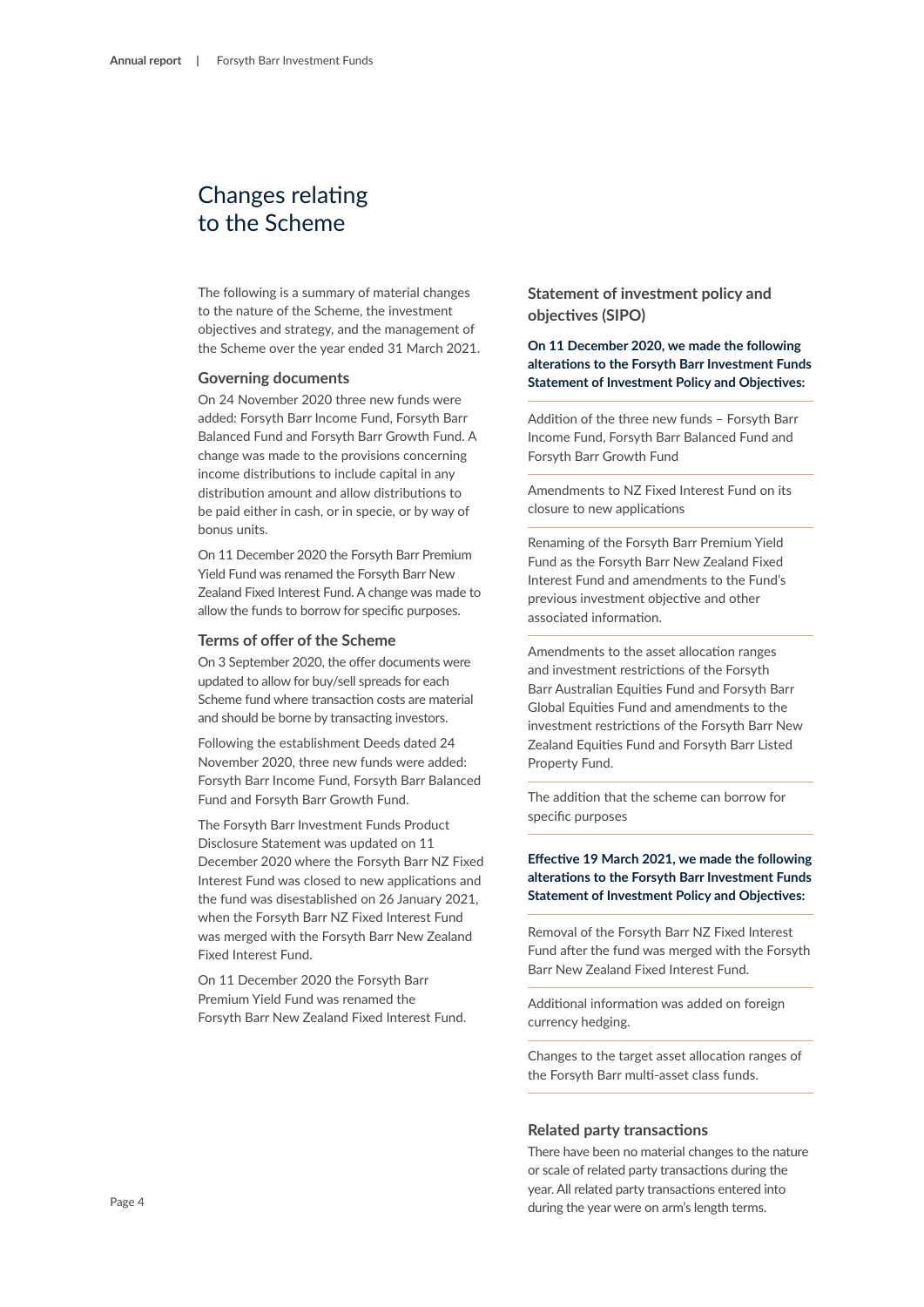# Other information

## **Unit Prices**

| <b>Fund Name</b>                                                                           | Unit Price at<br>31 March 2021 (\$) | Unit Price at<br>31 March 2020 (\$) |
|--------------------------------------------------------------------------------------------|-------------------------------------|-------------------------------------|
| Forsyth Barr New Zealand Equities Fund                                                     | 3.9736                              | 3.0783                              |
| Forsyth Barr Australian Equities Fund                                                      | 1.3713                              | 0.9937                              |
| Forsyth Barr Listed Property Fund                                                          | 2.6027                              | 2.0079                              |
| Forsyth Barr Global Equities Fund                                                          | 1.6862                              | 1.3327                              |
| Forsyth Barr New Zealand Fixed Interest Fund<br>(formerly Forsyth Barr Premium Yield Fund) | 1.9491                              | 1.8822                              |
| Forsyth Barr NZ Fixed Interest Fund*                                                       |                                     | 1.8388                              |
| Forsyth Barr Income Fund**                                                                 | 0.9970                              |                                     |
| Forsyth Barr Balanced Fund**                                                               | 1.0069                              |                                     |
| Forsyth Barr Growth Fund**                                                                 | 1.0142                              |                                     |

\* Forsyth Barr NZ Fixed Interest Fund was closed to new applications on 11 December 2020 and disestablished on 26 January 2021, when the Forsyth Barr NZ Fixed Interest Fund was merged with the Forsyth Barr New Zealand Fixed Interest Fund.

\*\* Funds were established on 24 November 2020.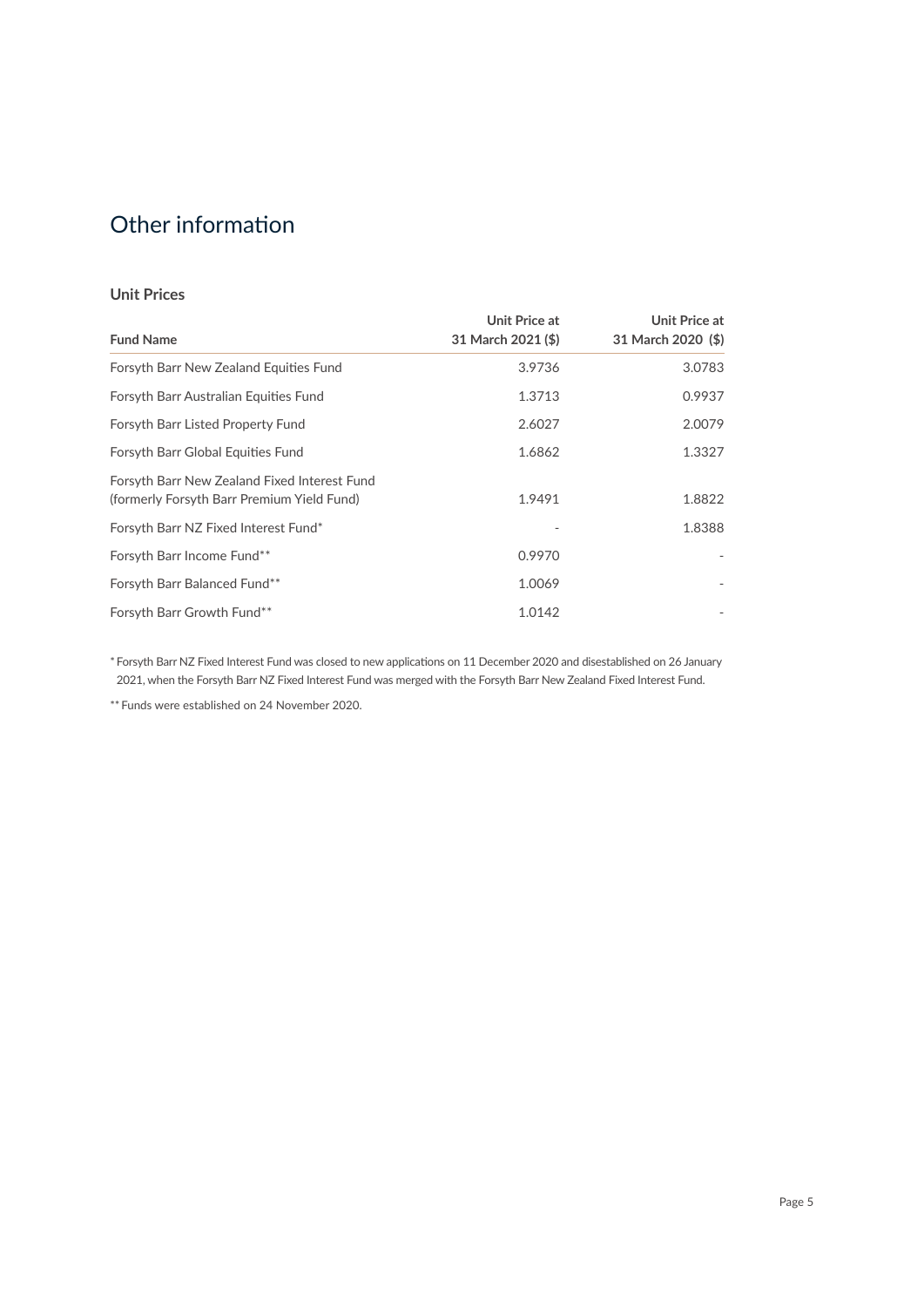## Changes to persons involved in the Scheme

### **Directors of the Supervisor**

The following changes to the directors of Trustees Executors Limited took place during the year:

Richard Klipin was appointed as a Director on 1 May 2020.

## How to find further information

The scheme and offer registers for the Scheme are available at www.business.govt.nz/disclose and contain a range of information in relation to the Scheme and the funds, including:

The product disclosure statement for the funds

Fund updates for the funds in the Scheme

The SIPO for the funds

The financial statements for the Scheme

The Master Trust Deed and establishment deeds for the funds

Other material information in relation to the scheme, including information about any material contracts entered into in respect of the Scheme, any market indices specified for the funds, and any conflicts of interest that currently exists or are likely to arise in the future.

You can also get this information free of charge, by phoning us on 0800 367 227, or by emailing us at investmentfunds@forsythbarr.co.nz.

You can also get a copy of the information on the scheme and offer registers by asking the Registrar of Financial Service Providers directly.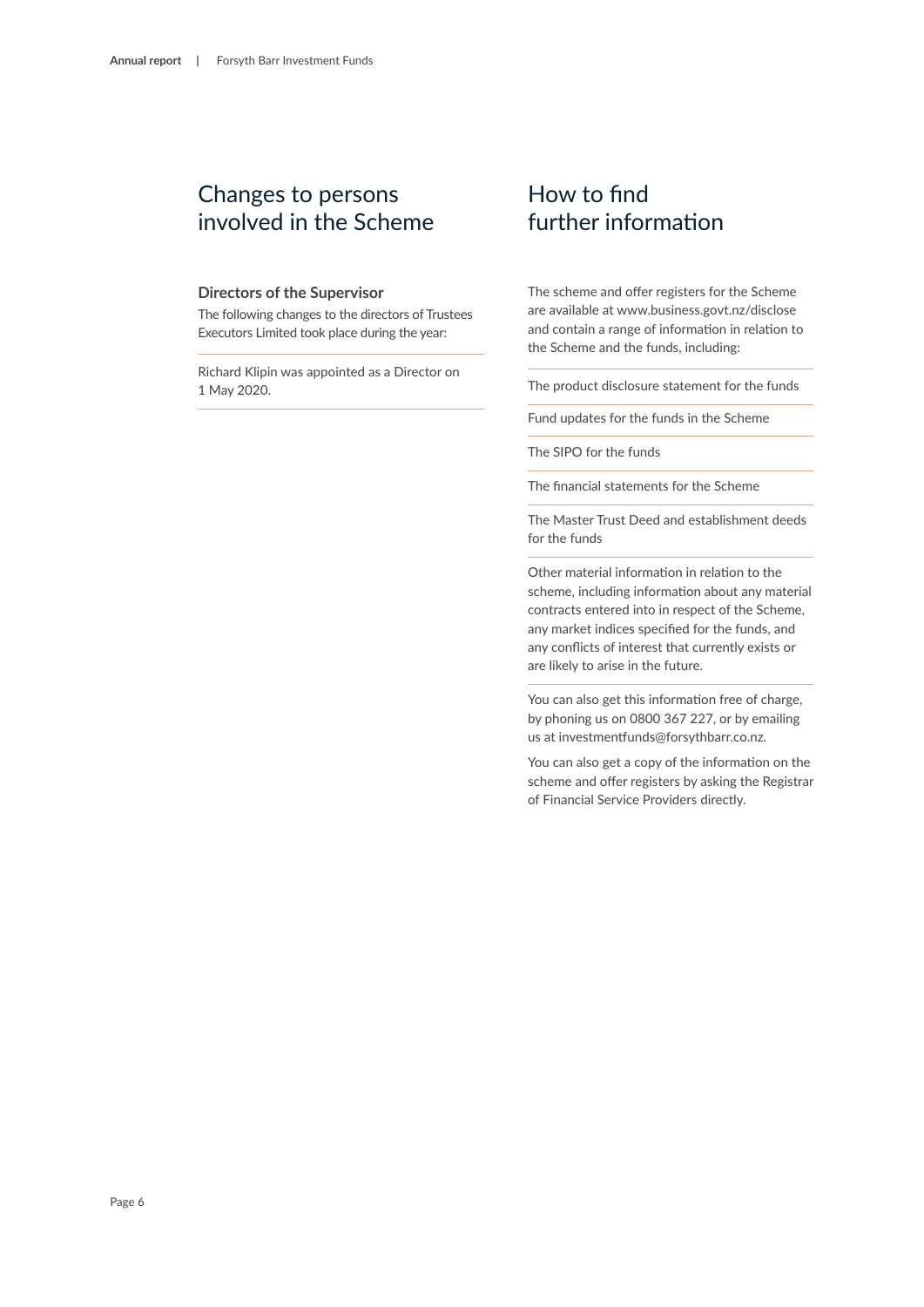# Contact details and complaints

## **Manager**

#### **Forsyth Barr Investment Management Limited**

193 Princes St Dunedin Phone: 0800 367 227

#### **Supervisor**

#### **Trustees Executors Limited**

Level 11, 51 Shortland Street PO Box 4197 Auckland 1140 Telephone: 0800 878 783

## **Securities Registrar**

### **MMC Limited**

Level 25, QBE Centre 125 Queen Street Auckland 1010 Telephone: 09 309 8926

## **Complaints**

If you are not satisfied with the service you have received and want to make a complaint, please contact us at:

193 Princes St Private Bag 1999 Dunedin 9054

Alternatively phone 0800 367 227, or email investmentfunds@forsythbarr.co.nz

If you are not satisfied with the outcome, you can forward your complaint to either:

The Compliance Manager Forsyth Barr Limited Level 23, Shortland & Fort 88 Shortland Street Auckland 1010 Phone: 0800 367 227 Email: compliance@forsythbarr.co.nz

Or to the Supervisor, at the contact details above.

We are a member of an independent dispute resolution scheme operated by Financial Services Complaints Limited (FSCL). The scheme is approved by the Ministry of Consumer Affairs. The Supervisor is also a member of FSCL. If you are not satisfied with how your complaint has been resolved, you may refer the matter to FSCL.

## **FSCL**

4th Floor 101 Lambton Quay PO Box 5967 Wellington 6140 Phone: 0800 347 257 Email: info@fscl.org.nz

Full details of how to access the FSCL scheme can be found on FSCL's website www.fscl.org.nz. FSCL will not charge a fee to any complainant to investigate or resolve a complaint.

## **Contact us**

We pride ourselves on maintaining strong and trusted relationships with clients and on providing detailed information that is transparent and understandable. If there is anything about your investment that you do not understand, or if you have any queries, you are most welcome to contact us.

Phone: 0800 367 227

Email: investmentfunds@forsythbarr.co.nz

Website: www.forsythbarr.co.nz/investmentfunds

A copy of the Product Disclosure Statement for the Forsyth Barr Investment Funds is available from www.forsythbarr.co.nz/investmentfunds or any of our offices, or by contacting your Forsyth Barr Investment Adviser or calling 0800 367 227. This Annual Report does not contain financial advice - for financial advice, please speak to your Forsyth Barr Investment Adviser. Past performance is not a reliable guide to future performance. We recommend you take financial advice before making investment decisions.